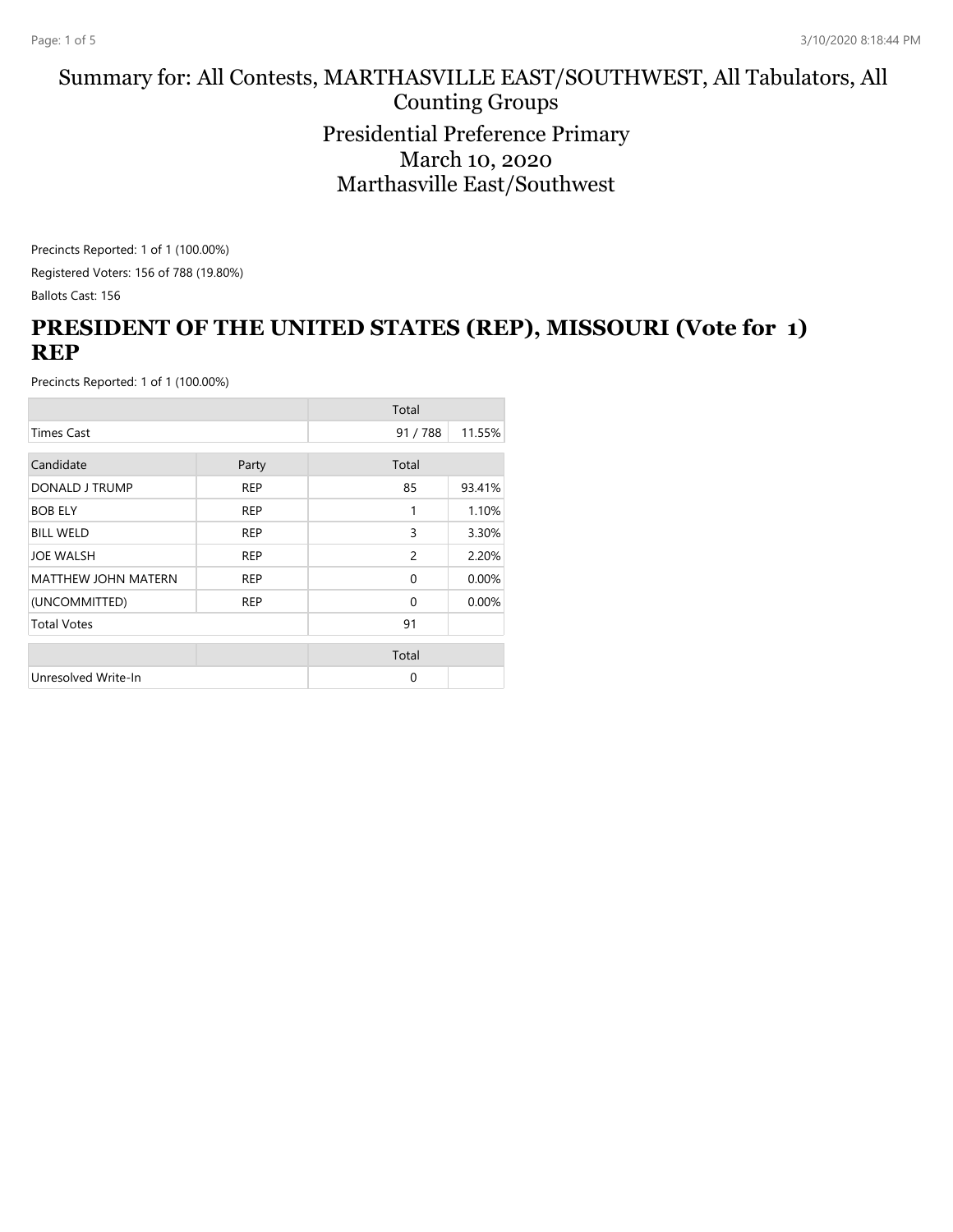# **PRESIDENT OF THE UNITED STATES (DEM), MISSOURI (Vote for 1) DEM**

|                            |            | Total    |          |
|----------------------------|------------|----------|----------|
| <b>Times Cast</b>          |            | 64 / 788 | 8.12%    |
| Candidate                  | Party      | Total    |          |
| <b>AMY KLOBUCHAR</b>       | <b>DEM</b> | 0        | 0.00%    |
| TOM STEYER                 | DEM        | 0        | $0.00\%$ |
| <b>TULSI GABBARD</b>       | <b>DEM</b> | 1        | 1.56%    |
| LEONARD J. STEINMAN II     | DEM        | 0        | $0.00\%$ |
| <b>CORY BOOKER</b>         | DEM        | $\Omega$ | $0.00\%$ |
| JOSEPH R. BIDEN            | <b>DEM</b> | 38       | 59.38%   |
| ELIZABETH WARREN           | <b>DEM</b> | 1        | 1.56%    |
| PETE BUTTIGIEG             | DEM        | $\Omega$ | 0.00%    |
| <b>BERNIE SANDERS</b>      | DEM        | 22       | 34.38%   |
| <b>VELMA STEINMAN</b>      | DEM        | $\Omega$ | $0.00\%$ |
| <b>HENRY HEWES</b>         | DEM        | 0        | $0.00\%$ |
| ANDREW YANG                | DEM        | $\Omega$ | $0.00\%$ |
| ROQUE DE LA FUENTE         | <b>DEM</b> | 0        | 0.00%    |
| JOHN K. DELANEY            | <b>DEM</b> | $\Omega$ | 0.00%    |
| <b>JULIAN CASTRO</b>       | <b>DEM</b> | $\Omega$ | 0.00%    |
| <b>DEVAL PATRICK</b>       | <b>DEM</b> | 0        | 0.00%    |
| <b>MARIANNE WILLIAMSON</b> | DEM        | 1        | 1.56%    |
| <b>MICHAEL BENNET</b>      | <b>DEM</b> | 0        | 0.00%    |
| MICHAEL R. BLOOMBERG       | DEM        | 1        | 1.56%    |
| <b>STEVE BURKE</b>         | <b>DEM</b> | $\Omega$ | 0.00%    |
| <b>ROBBY WELLS</b>         | <b>DEM</b> | $\Omega$ | 0.00%    |
| WILLIAM C. (BILL) HAAS     | DEM        | $\Omega$ | $0.00\%$ |
| (UNCOMMITTED)              | <b>DEM</b> | $\Omega$ | 0.00%    |
| <b>Total Votes</b>         |            | 64       |          |
|                            |            | Total    |          |
| Unresolved Write-In        |            | 0        |          |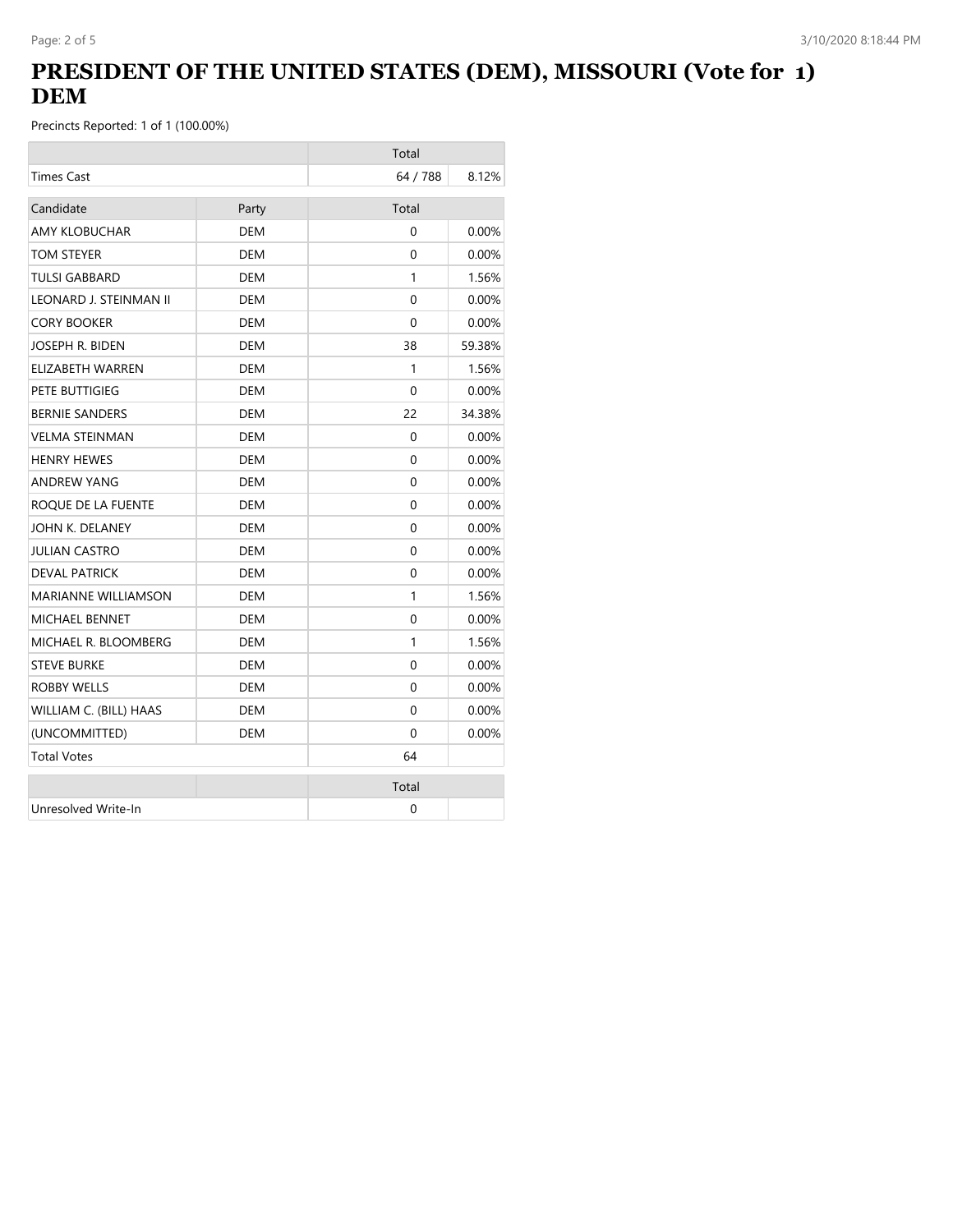# **PRESIDENT OF THE UNITED STATES (LIB), MISSOURI (Vote for 1) LIB**

|                         |       | Total    |         |
|-------------------------|-------|----------|---------|
| Times Cast              |       | 1/788    | 0.13%   |
| Candidate               | Party | Total    |         |
| <b>JACOB HORNBERGER</b> | LIB.  | 1        | 100.00% |
| (UNCOMMITTED)           | LIB.  | $\Omega$ | 0.00%   |
| <b>Total Votes</b>      |       | 1        |         |
|                         |       | Total    |         |
| Unresolved Write-In     |       | 0        |         |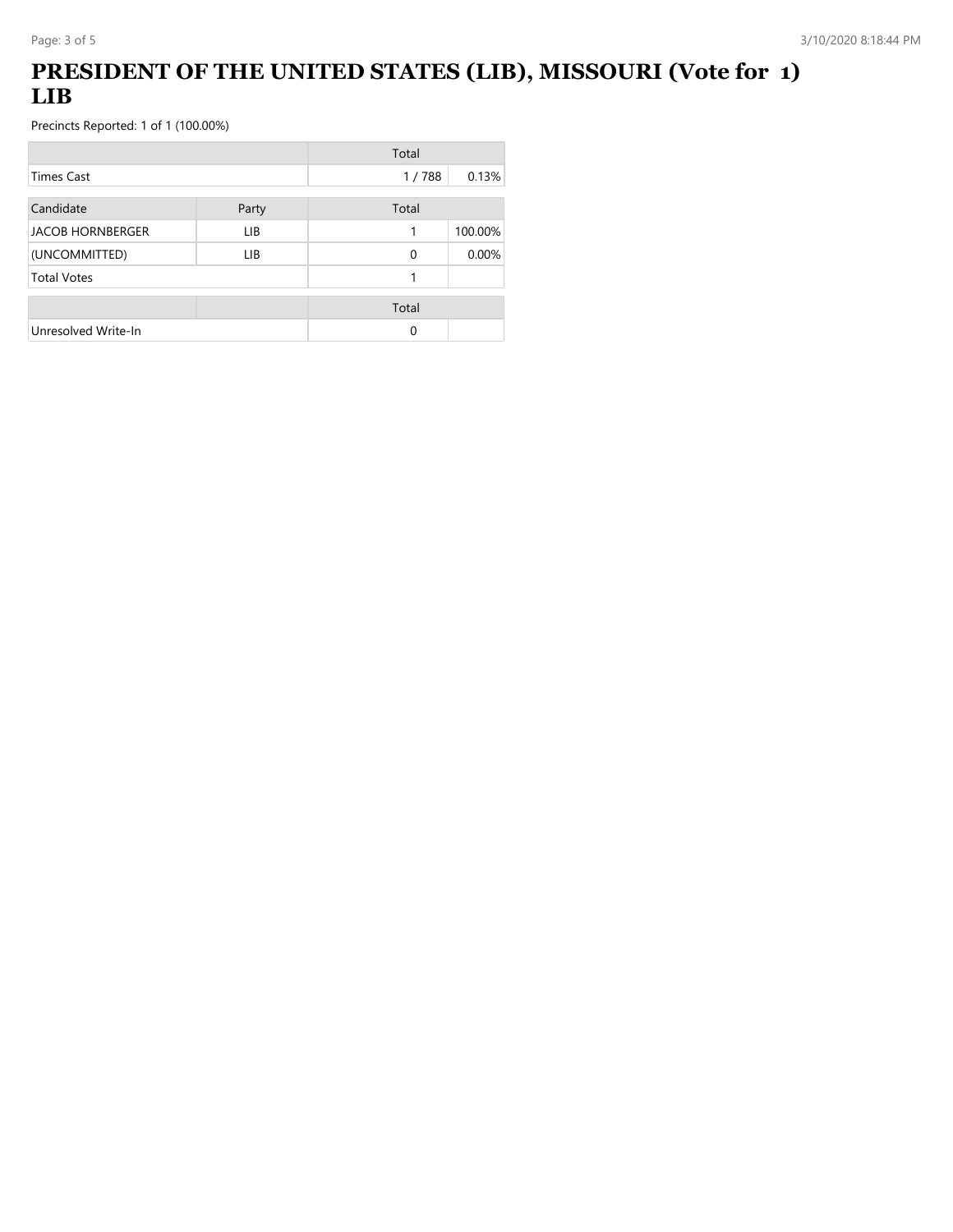# **PRESIDENT OF THE UNITED STATES (GRN), MISSOURI (Vote for 1) GREEN**

|                      |       | Total        |       |
|----------------------|-------|--------------|-------|
| <b>Times Cast</b>    |       | 0/788        | 0.00% |
| Candidate            | Party | Total        |       |
| <b>HOWIE HAWKINS</b> | GREEN | $\mathbf{0}$ | N/A   |
| <b>DARIO HUNTER</b>  | GREEN | $\mathbf{0}$ | N/A   |
| <b>DAVID ROLDE</b>   | GREEN | $\mathbf{0}$ | N/A   |
| (UNCOMMITTED)        | GREEN | $\Omega$     | N/A   |
| <b>Total Votes</b>   |       | $\Omega$     |       |
|                      |       | Total        |       |
| Unresolved Write-In  |       | 0            |       |